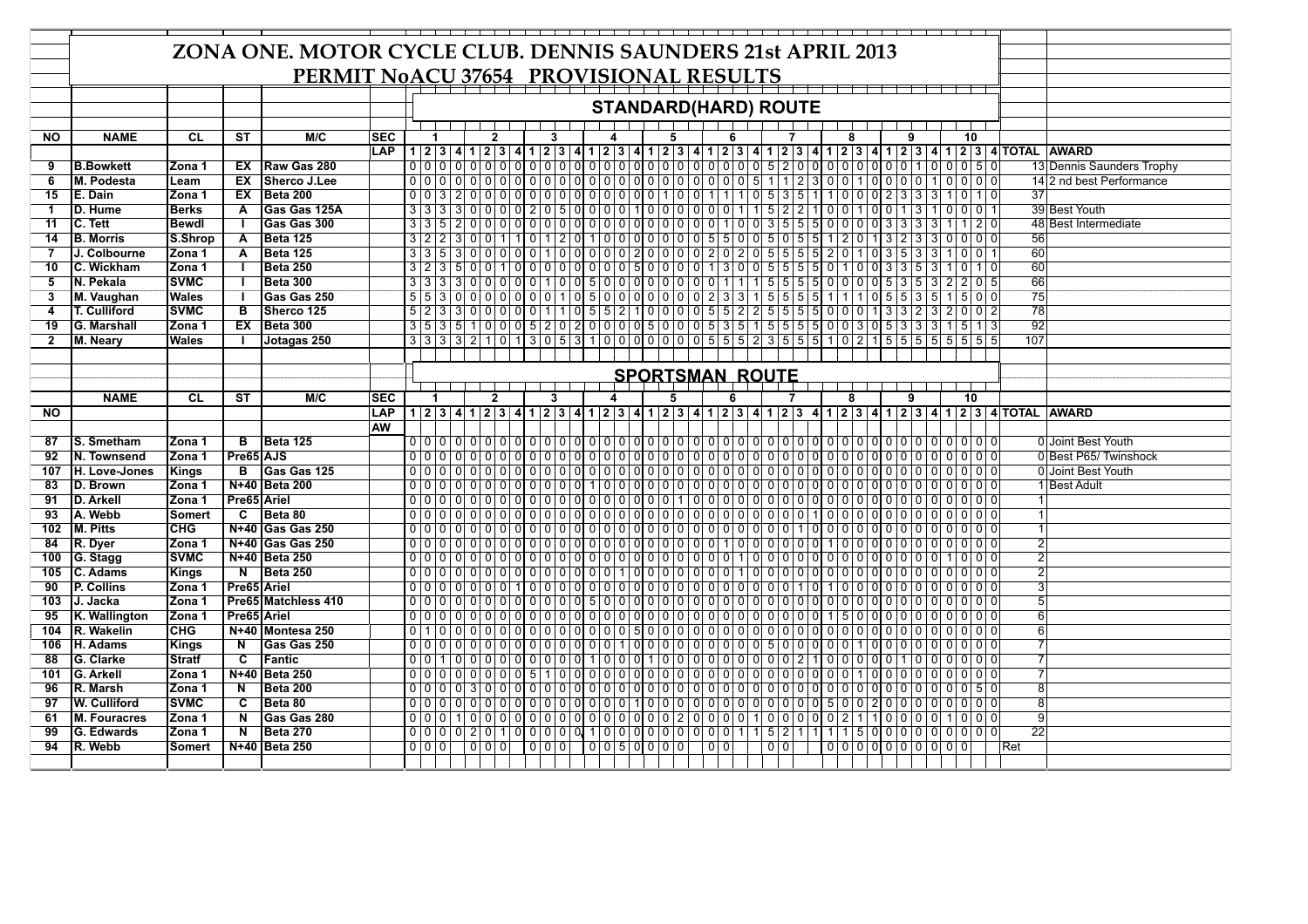|           |                          |                      |                         |                                      |            |   | <b>CLUBMAN ROUTE</b> |           |                |  |                |                          |  |   |          |       |  |     |  |                |                                                                                             |                |   |           |   |               |       |                 |                                                                                                               |
|-----------|--------------------------|----------------------|-------------------------|--------------------------------------|------------|---|----------------------|-----------|----------------|--|----------------|--------------------------|--|---|----------|-------|--|-----|--|----------------|---------------------------------------------------------------------------------------------|----------------|---|-----------|---|---------------|-------|-----------------|---------------------------------------------------------------------------------------------------------------|
|           |                          |                      |                         |                                      |            |   |                      |           |                |  |                |                          |  |   |          |       |  |     |  |                |                                                                                             |                |   |           |   |               |       |                 |                                                                                                               |
| <b>NO</b> | <b>NAME</b>              | CL                   | <b>ST</b>               | M/C                                  | <b>SEC</b> |   |                      |           | $\mathbf{2}$   |  |                |                          |  |   |          | 5     |  |     |  |                |                                                                                             |                | 8 |           | 9 |               | 10    |                 |                                                                                                               |
|           |                          |                      |                         |                                      | LAP        |   |                      |           |                |  |                |                          |  |   |          |       |  |     |  |                |                                                                                             |                |   |           |   |               |       |                 |                                                                                                               |
| 55        | A. Perry                 | Zona 1               |                         | I+40   Beta 250                      |            |   |                      |           |                |  |                |                          |  |   |          |       |  |     |  |                |                                                                                             |                |   |           |   |               |       |                 | 0 Best Intermediate over 40                                                                                   |
| 74        | A. Muirhead              | lZona 1              | A                       | Jotagas 250                          |            |   |                      |           |                |  |                |                          |  |   |          |       |  |     |  |                |                                                                                             |                |   |           |   |               |       |                 | 2Best Youth                                                                                                   |
| 33        | P.Calado                 | CHG                  |                         | N+40  montesa 250                    |            |   |                      |           |                |  |                |                          |  |   |          |       |  |     |  |                |                                                                                             |                |   |           |   |               |       |                 | 5 Best Novice over 40                                                                                         |
| 50        | A. Ridley                | G/Cots               |                         | $H = 40$ Gas Gas                     |            |   |                      |           |                |  |                |                          |  |   |          |       |  |     |  |                |                                                                                             |                |   |           |   |               |       |                 |                                                                                                               |
| 48        | R. Knott                 | Zona 1               | N                       | Beta 250                             |            |   |                      |           |                |  |                |                          |  |   |          |       |  |     |  |                |                                                                                             |                |   |           |   |               |       |                 | <b>6 Best Novice</b>                                                                                          |
| 72        | V. Payne                 | Zona 1               | A                       | Beta 125                             |            |   |                      |           |                |  |                |                          |  |   |          |       |  |     |  |                |                                                                                             |                |   |           |   |               |       | 8 <sup>1</sup>  |                                                                                                               |
| 25        | K. Mills                 | Zona 1               |                         | <b>1+40 Gas Gas 300</b>              |            |   |                      |           |                |  |                |                          |  |   |          |       |  |     |  |                |                                                                                             |                |   |           |   |               |       | $\overline{10}$ |                                                                                                               |
| 21        | M. Clarke                | <b>CHG</b>           |                         | N+40 Scorpa 250                      |            |   |                      |           |                |  |                |                          |  |   |          |       |  |     |  |                |                                                                                             |                |   |           |   |               |       | 11              |                                                                                                               |
| 29        | <b>M. Franklin</b>       | <b>SVMC</b>          |                         | N+40 Beta 250                        |            |   |                      |           |                |  |                |                          |  |   |          |       |  |     |  |                |                                                                                             |                |   |           |   |               |       | 13              |                                                                                                               |
| 30        | T. Brabazon              | Zona 1               |                         | N+40 Yam TY                          |            |   |                      |           |                |  |                |                          |  |   |          |       |  |     |  |                |                                                                                             |                |   |           |   |               |       | 15<br>16        |                                                                                                               |
| 23        | O. Pekala                | <b>SVMC</b>          |                         | <b>Beta 300</b>                      |            |   |                      |           |                |  |                |                          |  |   |          |       |  |     |  |                | 50000100000001100100100000110000011030000                                                   |                |   |           |   |               |       | 16              |                                                                                                               |
| 26        | L. Beaman                | Evesha               |                         | N+40 Beta 250                        |            |   |                      |           |                |  |                |                          |  |   |          |       |  |     |  |                |                                                                                             |                |   |           |   |               |       |                 |                                                                                                               |
| 56        | R. Woollcott             | Zona 1               | N                       | Gas Gas 280                          |            |   |                      |           |                |  |                |                          |  |   |          |       |  |     |  |                |                                                                                             |                |   |           |   |               |       | 16<br>17        |                                                                                                               |
| 22        | R. Benson                | lZona 1              |                         | I+40   Montesa 315                   |            |   |                      |           |                |  |                |                          |  |   |          |       |  |     |  |                |                                                                                             |                |   |           |   |               |       |                 |                                                                                                               |
| 31        | S. Calado<br>P. Gardner  | <b>CHG</b>           |                         | N+40 Montesa 250<br>N+40 Gas Gas 250 |            |   |                      |           |                |  |                |                          |  |   |          |       |  |     |  |                | 1 1 0 0 0 0 0 0 1 0 0 0 0 1 0 0 0 1 0 0 0 0 0 0 0 0 1 0 0 3 1 1 2 0 0 0 0 1 2 1 1 0 0 0 0 0 |                |   |           |   |               |       | 17<br>17        |                                                                                                               |
| 41<br>46  |                          | Zona 1               | C                       | Beta 80                              |            |   |                      |           |                |  |                |                          |  |   |          |       |  |     |  |                |                                                                                             |                |   |           |   |               |       | 17              |                                                                                                               |
|           | J. Tett                  | Bewdl                |                         | <b>Gas Gas 125</b>                   |            |   |                      |           |                |  |                |                          |  |   |          |       |  |     |  |                |                                                                                             |                |   |           |   |               |       | 19              |                                                                                                               |
| 49<br>34  | J. Ridgeway<br>L. Calado | Kingsw<br><b>CHG</b> | A<br>A                  | Gas Gas 280                          |            |   |                      |           |                |  |                |                          |  |   |          |       |  |     |  |                | 500500000000000000001000000110210000201                                                     |                |   |           |   | 200000        |       | $\overline{21}$ |                                                                                                               |
| 35        | <b>T. Dunkley</b>        | Zona 1               | $\overline{\mathsf{N}}$ | <b>Beta 250</b>                      |            |   |                      |           |                |  |                |                          |  |   |          |       |  |     |  |                | 00000000001000321100000000033320000100100000                                                |                |   |           |   |               |       | $\overline{21}$ |                                                                                                               |
| 24        | S. Ward                  | Zona 1               |                         | Beta 200                             |            |   |                      |           |                |  |                |                          |  |   |          |       |  |     |  |                |                                                                                             |                |   |           |   |               |       | $\overline{22}$ |                                                                                                               |
| 38        | S. Cosgrove              | lZona 1              |                         | N+40 Gas Gas 300                     |            |   |                      |           |                |  |                |                          |  |   |          |       |  |     |  |                |                                                                                             |                |   |           |   |               |       | $\overline{22}$ |                                                                                                               |
| 52        | J. Saunders              | Zona 1               | $\overline{B}$          | Beta 125                             |            |   |                      |           |                |  |                |                          |  |   |          |       |  |     |  |                |                                                                                             |                |   |           |   |               |       | 23              |                                                                                                               |
| 44        | S. Clarke                | Shipton              |                         | N+40 Yam 300                         |            |   |                      |           |                |  |                |                          |  |   |          |       |  |     |  |                | 500100011003121100000003210000011000000                                                     |                |   |           |   |               |       | 25              |                                                                                                               |
| 20        | I. Thompson              | lZona 1              |                         | N+40 Sherco 250                      |            |   |                      |           |                |  |                |                          |  |   |          |       |  |     |  |                | $10200000000101111111101010100300003321022110101110011$                                     |                |   |           |   | 0   0   0   1 |       | 28              |                                                                                                               |
| 36        | C. Colbourne             | lZona 1              | в                       | <b>Beta 125</b>                      |            |   |                      |           |                |  |                |                          |  |   |          |       |  |     |  |                |                                                                                             |                |   |           |   |               |       | 28              |                                                                                                               |
| 32        | R. Harrison              | <b>CHG</b>           | N                       | <b>Beta 300</b>                      |            |   |                      |           |                |  |                |                          |  |   |          |       |  |     |  |                |                                                                                             |                |   |           |   |               |       | 34              |                                                                                                               |
| 57        | M. Oliver                | <b>WGDF</b>          | N                       | Raw Gas 250                          |            |   |                      |           |                |  |                |                          |  |   |          |       |  |     |  |                | 5000000000500015200000100510100005100100110                                                 |                |   |           |   |               |       | 34              |                                                                                                               |
| 47        | F. Cullum                | Kingsw               | C                       | Gas Gas 125                          |            |   |                      |           |                |  |                |                          |  |   |          |       |  |     |  |                | 5 5 0 0 0 0 0 0 0 2 5 1 0 1 1 3 1 0 1 0 1 1 0 0 0 3 2 3 2 0 0 0 0 1 0 0 0 2 2 0 0           |                |   |           |   |               |       | 42              |                                                                                                               |
| 59        | J. Bradley               | WGDF                 | N                       | Raw Gas 300                          |            |   |                      |           |                |  |                |                          |  |   |          |       |  |     |  |                |                                                                                             |                |   |           |   |               |       | 45              |                                                                                                               |
| 58        | H. Benson                | <b>Zona 1</b>        | C                       | Beta 80                              |            |   |                      |           |                |  |                |                          |  |   |          |       |  |     |  |                | $25111101010335133233530110122202100222100000$                                              |                |   |           |   |               |       | 64              |                                                                                                               |
| 54        | R. Shaw                  | Zona 1               | C                       | Gas Gas 125                          |            |   |                      |           |                |  |                |                          |  |   |          |       |  |     |  |                | 5 3 2 5 0 0 0 1 0 3 0 5 3 3 2 2 1 0 1 0 3 0 1 1 2 3 2 3 0 2 2 1 1 2 5 3 1 0 1 1             |                |   |           |   |               |       | 70              |                                                                                                               |
| 43        | <b>P.Watkins</b>         | <b>Stratfo</b>       | N                       | Beta 270                             |            |   |                      |           |                |  |                |                          |  |   |          |       |  |     |  |                |                                                                                             |                |   |           |   |               |       | $\overline{72}$ |                                                                                                               |
| 53        | M. Goodall               | Cots 90              | <b>H</b> +40            | Sherco 290                           |            |   | 0 0 0                |           |                |  |                | $0 0 0 0 0 0 0 5 0 1 5 $ |  |   |          | 0 0 1 |  | 0 0 |  | 0 0 0          |                                                                                             | 00000000       |   |           |   |               | 0 0 0 | Ret             |                                                                                                               |
|           |                          |                      |                         |                                      |            |   |                      |           |                |  |                |                          |  |   |          |       |  |     |  |                |                                                                                             |                |   |           |   |               |       |                 |                                                                                                               |
|           |                          |                      |                         |                                      |            |   |                      |           |                |  |                |                          |  |   |          |       |  |     |  |                |                                                                                             |                |   |           |   |               |       |                 |                                                                                                               |
|           |                          |                      |                         |                                      |            |   |                      |           |                |  |                |                          |  |   |          |       |  |     |  |                | <b>SPORTSMAN PLUS ROUTE</b>                                                                 |                |   |           |   |               |       |                 |                                                                                                               |
|           |                          |                      |                         |                                      |            |   |                      |           |                |  |                |                          |  |   |          |       |  |     |  |                |                                                                                             |                |   |           |   |               |       |                 |                                                                                                               |
|           | <b>NAME</b>              | CL.                  | <b>ST</b>               | M/C                                  | ISEC       |   |                      |           | $\overline{2}$ |  |                | 3                        |  | 4 |          | 5     |  | 6   |  |                | 7                                                                                           |                | 8 |           | 9 |               | 10    |                 |                                                                                                               |
| <b>NO</b> |                          |                      |                         |                                      | <b>LAP</b> |   |                      |           |                |  |                |                          |  |   |          |       |  |     |  |                |                                                                                             |                |   |           |   |               |       |                 | 1 2 3 4 1 2 3 4 1 2 3 4 1 2 3 4 1 2 3 4 1 2 3 4 1 2 3 4 1 2 3 4 1 2 3 4 1 2 3 4 1 2 3 4 1 2 3 4 1 2 3 4 1 2 3 |
| 71        | N. Tomkins               | Zona 1               |                         | 1+40   Yam 200                       |            |   |                      |           |                |  |                |                          |  |   |          |       |  |     |  |                |                                                                                             |                |   |           |   |               |       |                 | 5 Best Adult                                                                                                  |
| 68        | <b>A. Knott</b>          | Zona 1               |                         | N+40 Gas Gas 250                     |            |   |                      |           |                |  |                |                          |  |   |          |       |  |     |  |                |                                                                                             |                |   |           |   |               |       | $\overline{7}$  |                                                                                                               |
|           | 73 $R.$ Smith            | Zona 1               |                         | N+40 Scorpa 250                      |            |   |                      |           |                |  |                |                          |  |   |          |       |  |     |  |                |                                                                                             |                |   |           |   |               |       | 11              |                                                                                                               |
| 70        | S. Love-Jones            | Kings                |                         | $N+40$ Gas Gas 250                   |            |   |                      |           |                |  |                |                          |  |   |          |       |  |     |  |                |                                                                                             |                |   |           |   |               |       | 15              |                                                                                                               |
| 69        | B. Taylor                | Zona 1               |                         | N+40 Montesa 250                     |            |   |                      |           |                |  |                |                          |  |   |          |       |  |     |  |                | 00000000000000021132300100000000200021210010                                                |                |   |           |   |               |       | 22              |                                                                                                               |
| 66        | A. Spear                 | Zona 1               | $\mathbf{I}$            | Beta 250                             |            |   |                      |           |                |  |                |                          |  |   |          |       |  |     |  |                | 0000000000000000313101000000000000000032321301                                              |                |   |           |   |               |       | $\overline{27}$ |                                                                                                               |
| 60        | S. Carling               | <b>Zona</b> 1        | N                       | Beta 250                             |            |   |                      |           |                |  |                |                          |  |   |          |       |  |     |  |                |                                                                                             |                |   |           |   |               |       | 33              |                                                                                                               |
| 65        | J. Spear                 | <b>Zona</b> 1        |                         | 1+40 Beta 125                        |            |   |                      |           |                |  |                |                          |  |   |          |       |  |     |  |                |                                                                                             |                |   |           |   |               |       | $\overline{33}$ |                                                                                                               |
| 62        | T. Silvey                | Zona 1               | $\overline{N}$          | Yam TY                               |            |   |                      |           |                |  |                |                          |  |   |          |       |  |     |  |                |                                                                                             |                |   |           |   |               |       |                 | 34 Best Twinshock                                                                                             |
| 64        | D. Freeman               | Leam                 | D                       | Beta 80                              |            |   |                      |           |                |  |                |                          |  |   |          |       |  |     |  |                |                                                                                             |                |   |           |   |               |       |                 | 38 Best Youth                                                                                                 |
| 75        | J. Bawden                | <b>SSMCC</b>         | $\overline{B}$          | <b>Gas Gas 80</b>                    |            | 5 |                      | $\vert$ 1 |                |  | $\overline{3}$ |                          |  |   | $2\vert$ |       |  |     |  | $\overline{3}$ |                                                                                             | $\overline{0}$ |   | $\vert$ 1 |   | 1             |       | Ret             |                                                                                                               |
|           |                          |                      |                         |                                      |            |   |                      |           |                |  |                |                          |  |   |          |       |  |     |  |                |                                                                                             |                |   |           |   |               |       |                 |                                                                                                               |